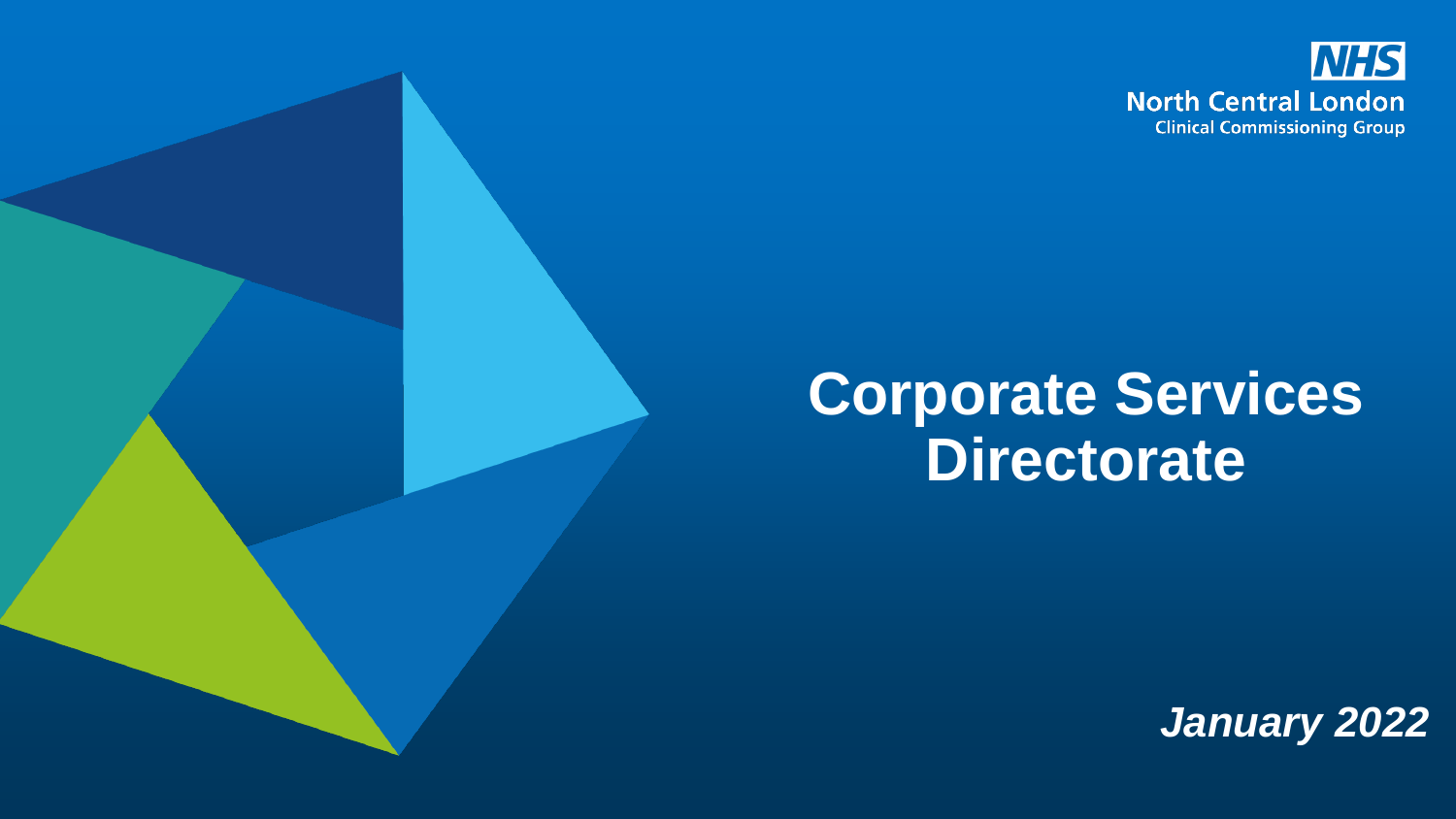## **Explanation of Structure Charts**

Following confirmation of the workforce re-alignment arrangements, the structure charts for the **Corporate Services** Directorate have been updated to reflect the outcome of the realignment arrangements.

Please note the following with regards to the structure charts:

- The structure charts show CCG employees in permanent and fixed term roles. The solid lines between roles represent line management arrangements
- Substantive roles are shown with the employee's name in black font. Where an employee is on secondment, their name appears in both their substantive post (black font) and their secondment post (red italic font) which will be titled *'secondment cover: Joe Bloggs'.*
- CCG posts that are being covered via an interim arrangement (agency worker or secondment cover) detail the interim cover arrangement and name of agency worker/secondee in red italic font e.g. *Interim Cover: Joe Bloggs /Secondment cover: Joe Bloggs*
- Posts with dotted line management arrangements appear in the charts for both the Directorate they have been aligned to and the Directorate they have a dotted line to. *Further information is available in the colour code key on each structure chart page.*
- Services provided by external organisations (for example, local authorities, Provider organisations and the CSU) are shown, and colour-coded, on the structure charts.
- Individual posts/staff from external organisations are only shown where either CCG staff report into these or where teams/individuals from partner organisations report to a CCG post, for the purposes of highlighting management arrangements.
- For services provided by the CSU these are shown as:
	- a team where a team of CSU staff deliver the service; Or
	- individual posts where a stand-alone resource/post delivers the service.
- The HR team will be updating and publishing the structure charts to reflect new starters and leavers on a monthly basis.

## **The following key has been used to show the different types of posts in the structure.**

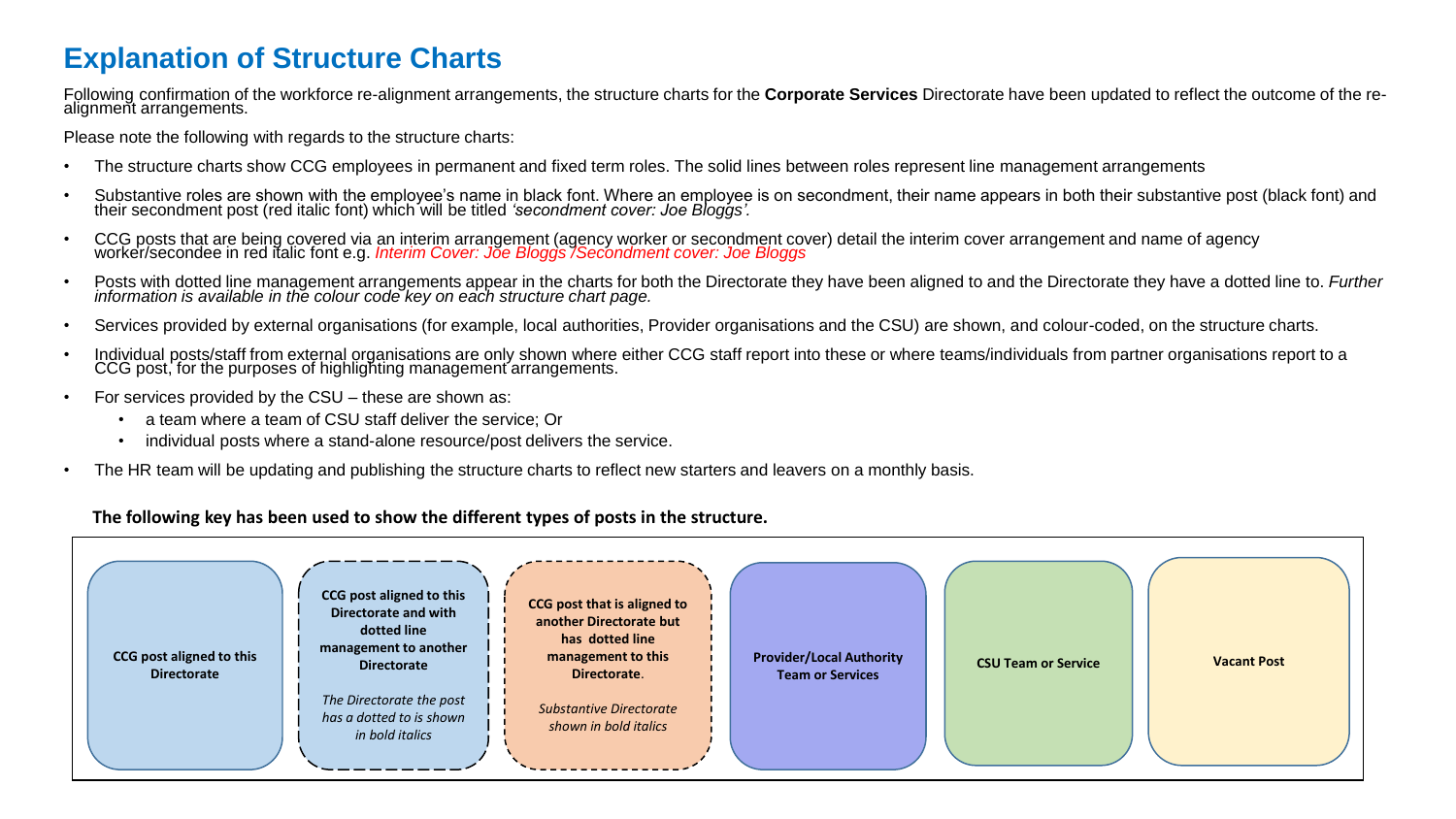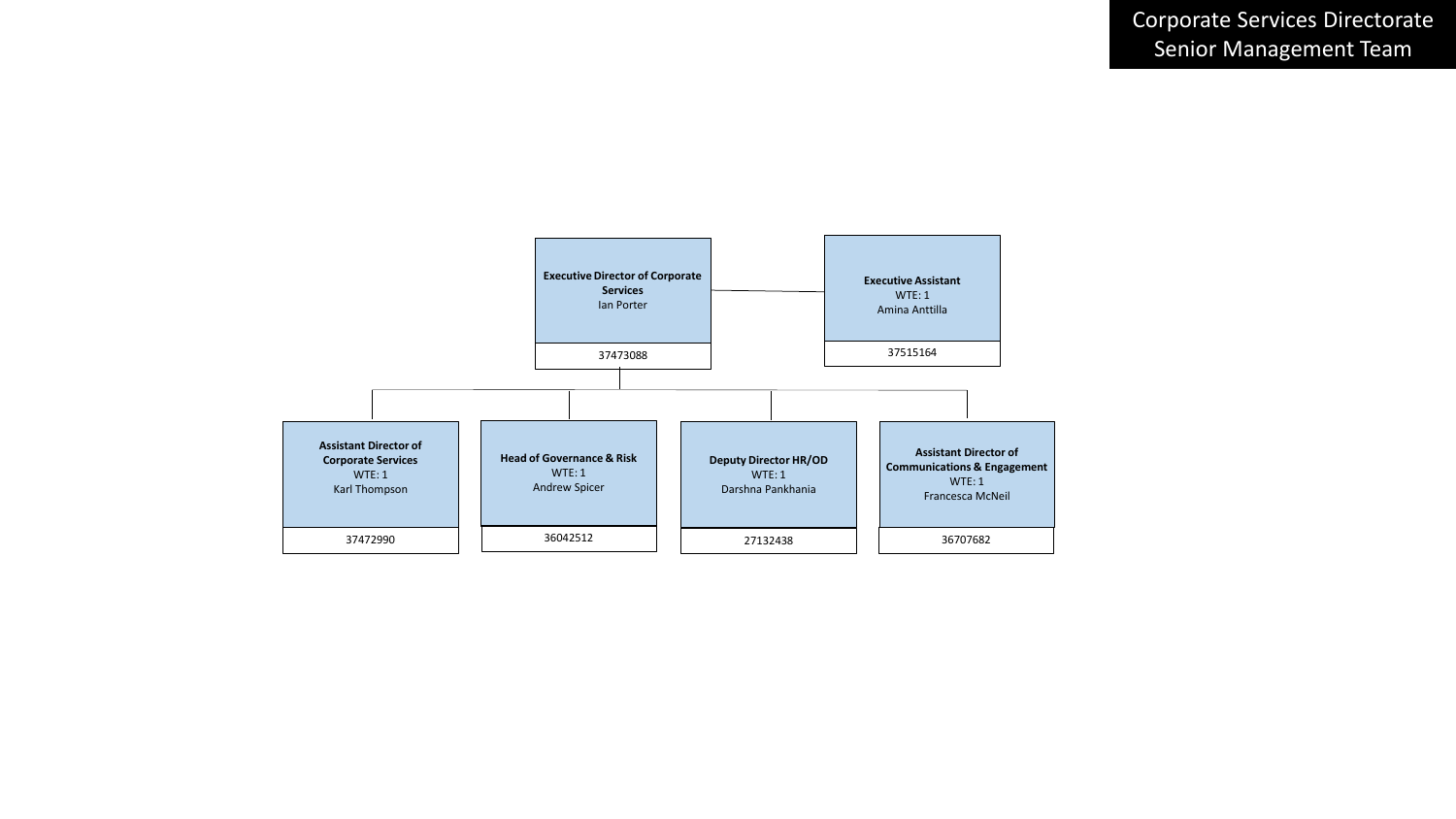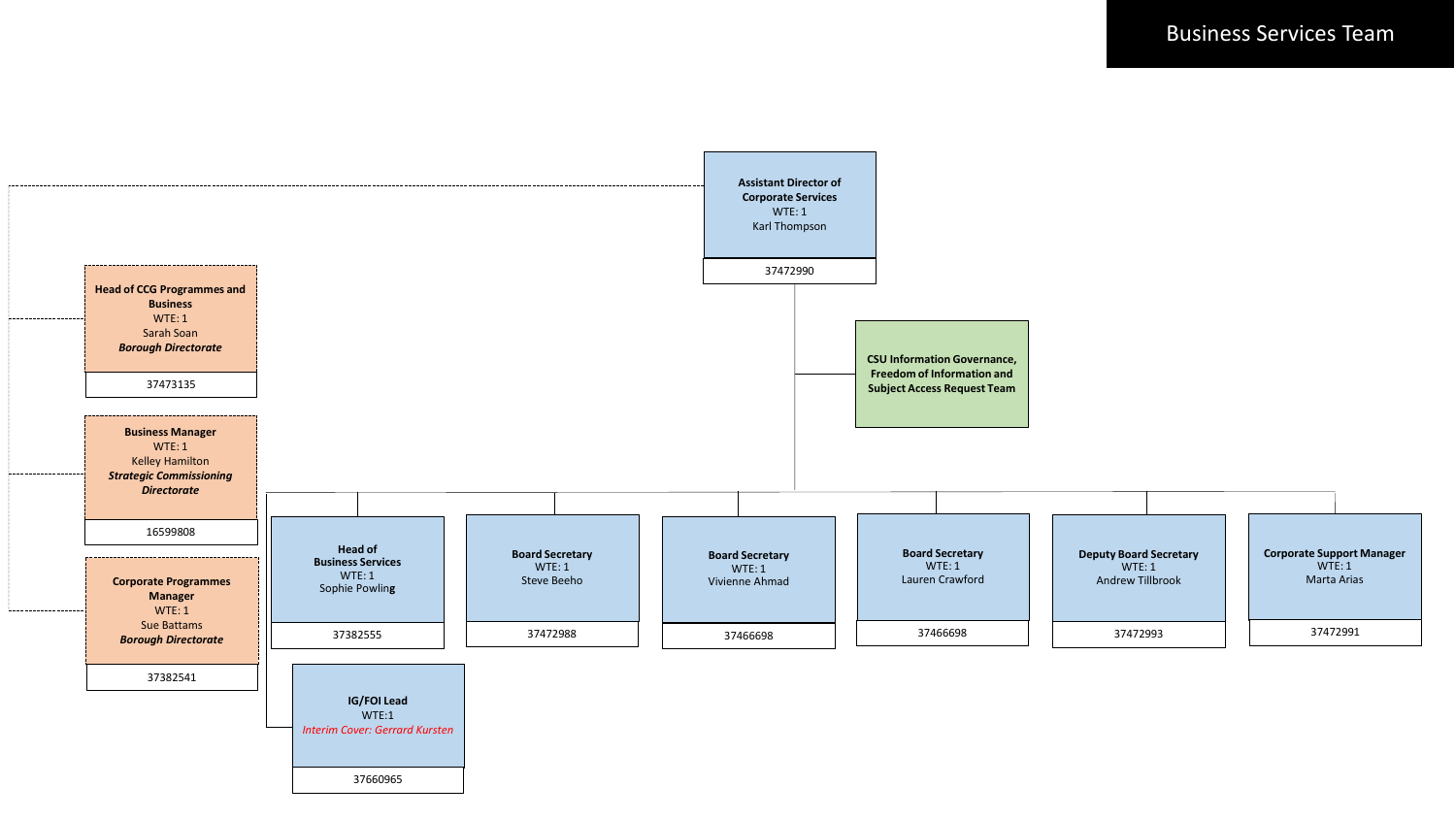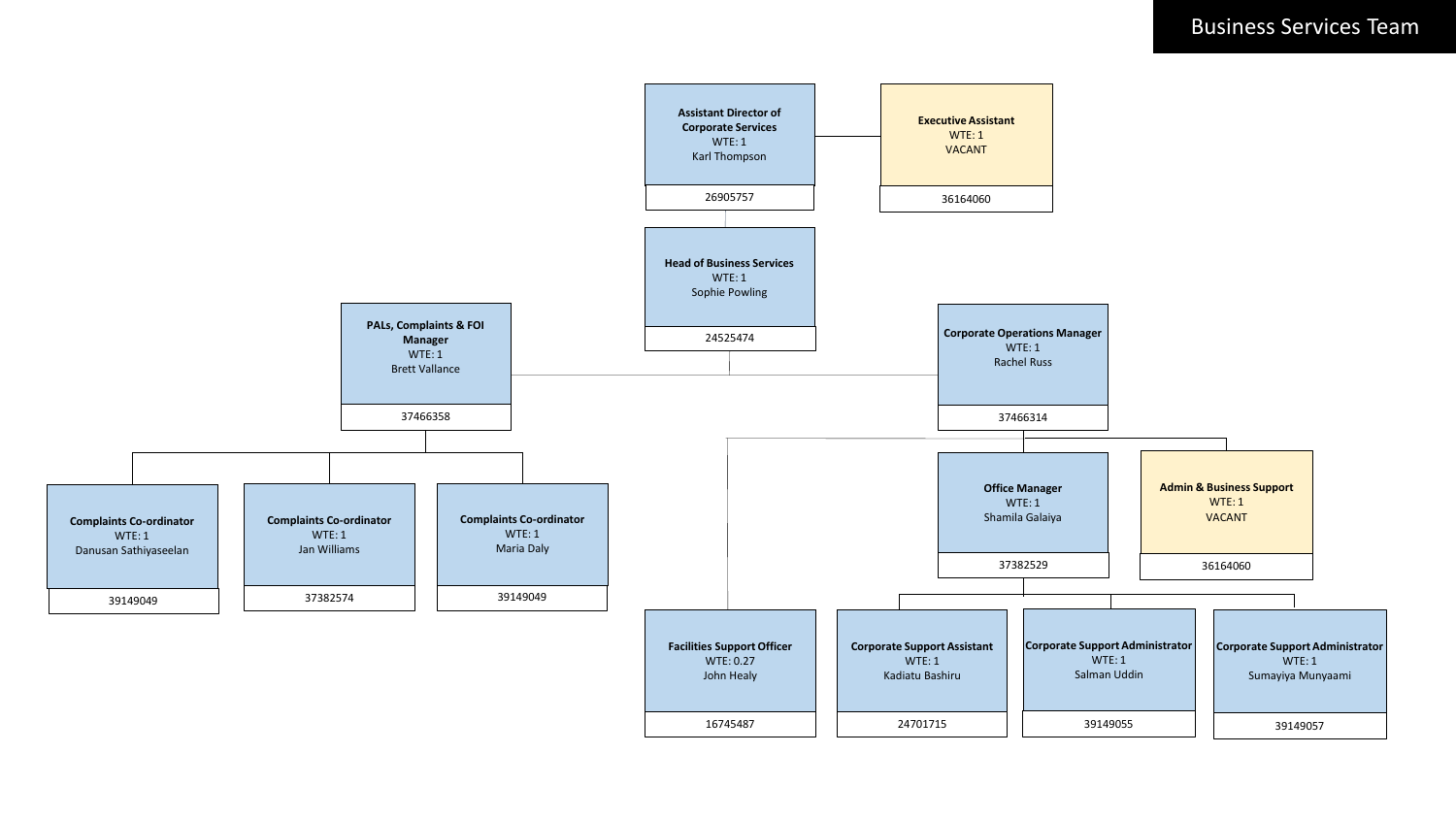Governance & Risk Team

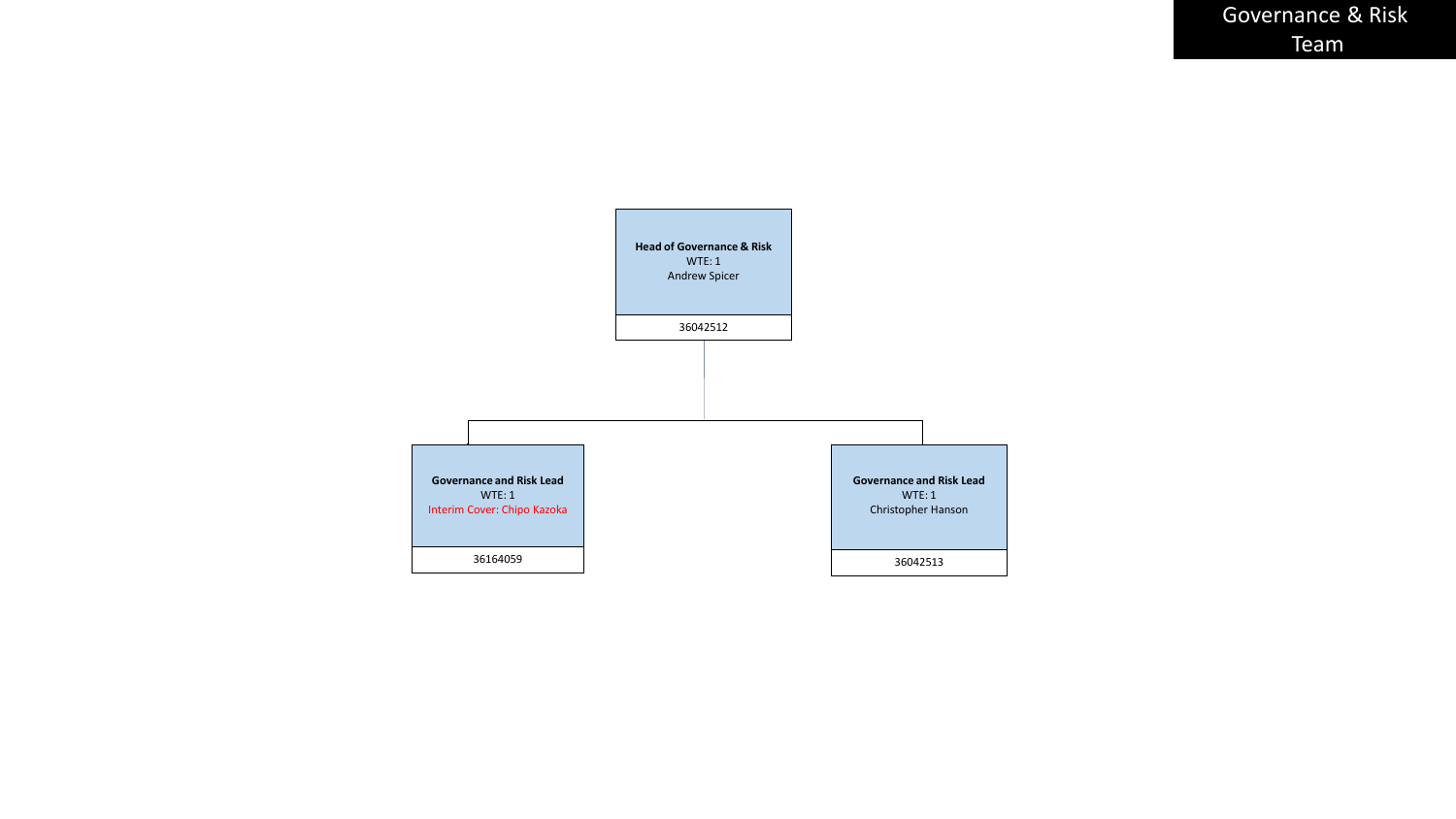